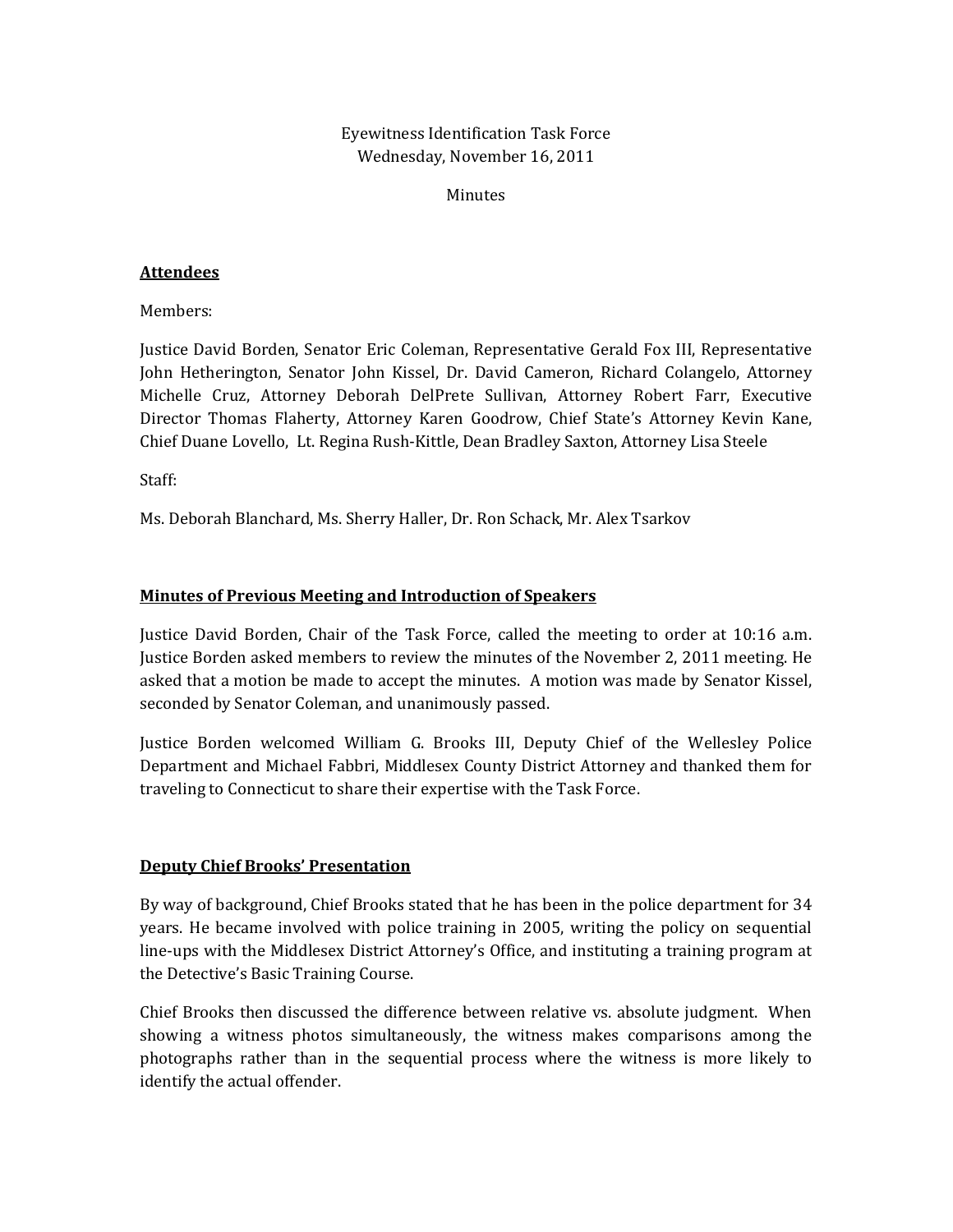Chief Brooks cited the American Judicature Society's (AJS) recent research report as excellent work and noted that the AJS study found witnesses were more likely to use relative judgment with the simultaneous array. He also stated that identification of fillers is a concern and "bad for the system".

Chief Brooks noted that simultaneous vs. sequential line‐ups should not be considered in a vacuum. Police officers are now moving toward the use of cognitive interviews ‐ asking the witness to "sit back and talk about what happened" as opposed to disrupting the witness' memory by asking a barrage of questions. He also spoke about the use of composites, citing Professor Wells' finding that composites can skew a witness' memory, making the identification less accurate with a photo array later on.

He stated that, whenever possible, line‐ups are preferable because the witness can view the accused from different angles and with different facial expressions. He also noted that double blind sequential line ups (live arrays), where participants enter the room one at a time, much like a photo array, are helpful. He mentioned that a variety of blinded techniques work and that double blind is not always necessary. He cited, by way of example, the folder shuffle as one technique that is accepted by the Innocence Project. Chief Brooks stated that in his department, a second officer is used to show the array. The patrol officer reads the instructions, introduces the second officer, and then the second officer shows the photographs.

Chief Brooks also noted that his department has been using the sequential methods since 2005 with no implementation issues. He stated that clear policies are important and training is vital, He advocated that new detectives be trained within 6 months of their assignment. He further stated that it was important for police to be pushing for these reforms as it makes police better investigators and witnesses.

## **District Attorney Michael Fabbri's Presentation**

Attorney Fabbri began his remarks by stating that he has been a prosecutor for 26 years, including overseeing the child abuse unit and now as chief of homicide. Attorney Fabbri also conducts a number of training programs on eyewitness identification.

He noted that his office treats identification evidence like other evidence: how to capture, preserve and present it. The use of sequential line‐ups was established in Massachusetts by case law only, there is no legislative mandate. In 2002, 2003, Suffolk County began dealing with a number of DNA challenges and began studying the issue of identification. Around this time, the Supreme Court changes the discovery rules to require more detailed information regarding identification.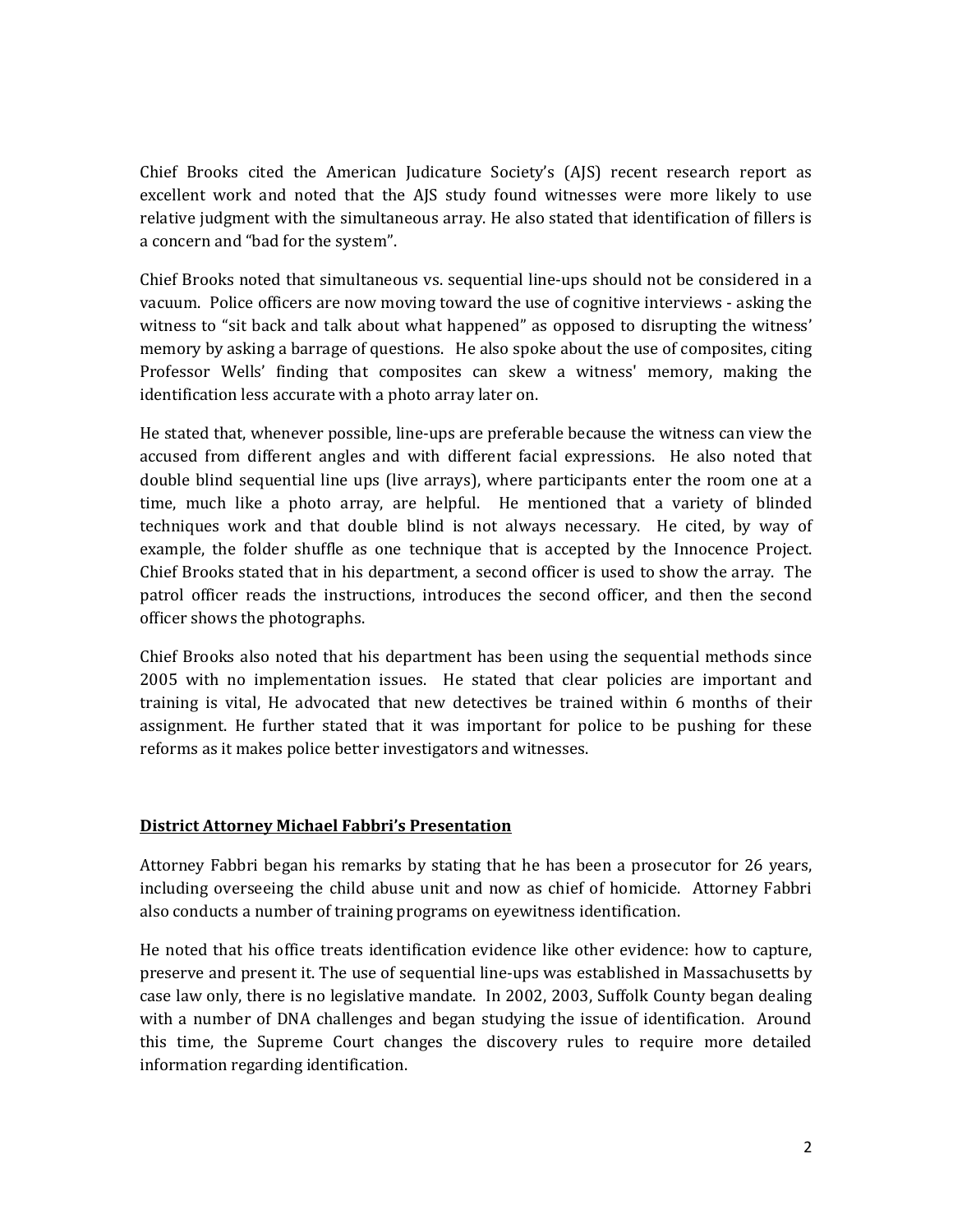The District Attorney's Office began to hold trainings on the new rules of discovery and recommended that police departments in Middlesex County adhere to the following protocol: advisements be provided; blind or double blind; sequential rather than simultaneous (not mandated) in every identification case. Attorney Fabbri stressed that these three steps were to go hand‐in‐hand.

Since that time, 54 cities and towns have adopted all three procedures. Attorney Fabbri concurred with Chief Brooks that it was important for law enforcement to take the lead. He noted that a task force in Massachusetts will soon be established and one of its responsibilities will be to determine what procedures are being used throughout the rest of the Commonwealth. He also spoke about his preference for using sequential vs. simultaneous stating it preserves integrity, and that science and research show it is more reliable.

# **Questions**

Justice Borden thanked both guests for their presentations and asked Task Force members if they had any questions. Dean Saxton asked Chief Brooks to further discuss the blind process where the patrol officer brings another officer into the procedure. Specifically, Dean Saxton was interested in whether the witness was there for the conversation. Chief Brooks responded that the detective comes in to get the results and to wrap up the procedure only, The Chief stressed the importance of there being no feedback between law enforcement and the witness between the identification process and the confidence statement. In addition, it was noted that a numerical scale is not used, rather the witness is asked how certain h/she is and then the confidence statement is taken.

Dean Saxton asked about the number of laps used. Chief Brooks stated that if the witness asks to see a photo again, the police officer will allow one more lap of the entire array rather than one photo. He also noted that accuracy is related to response latency, i.e., how much time it takes for a witness to respond. If the identification is made under12 seconds, there is a high accuracy rate. Dean Saxton also asked about audio or videotaping. The Chief responded that neither is in their policy, however if the array is shown in an interview room, a recording device is used.

Attorney Fabbri noted that after a second lap, the sequential array begins to look like a simultaneous array and provides an element of suggestibility. He noted it is made clear at the beginning of the process that the police cannot tell the witness whether h/she is right or wrong in their identification.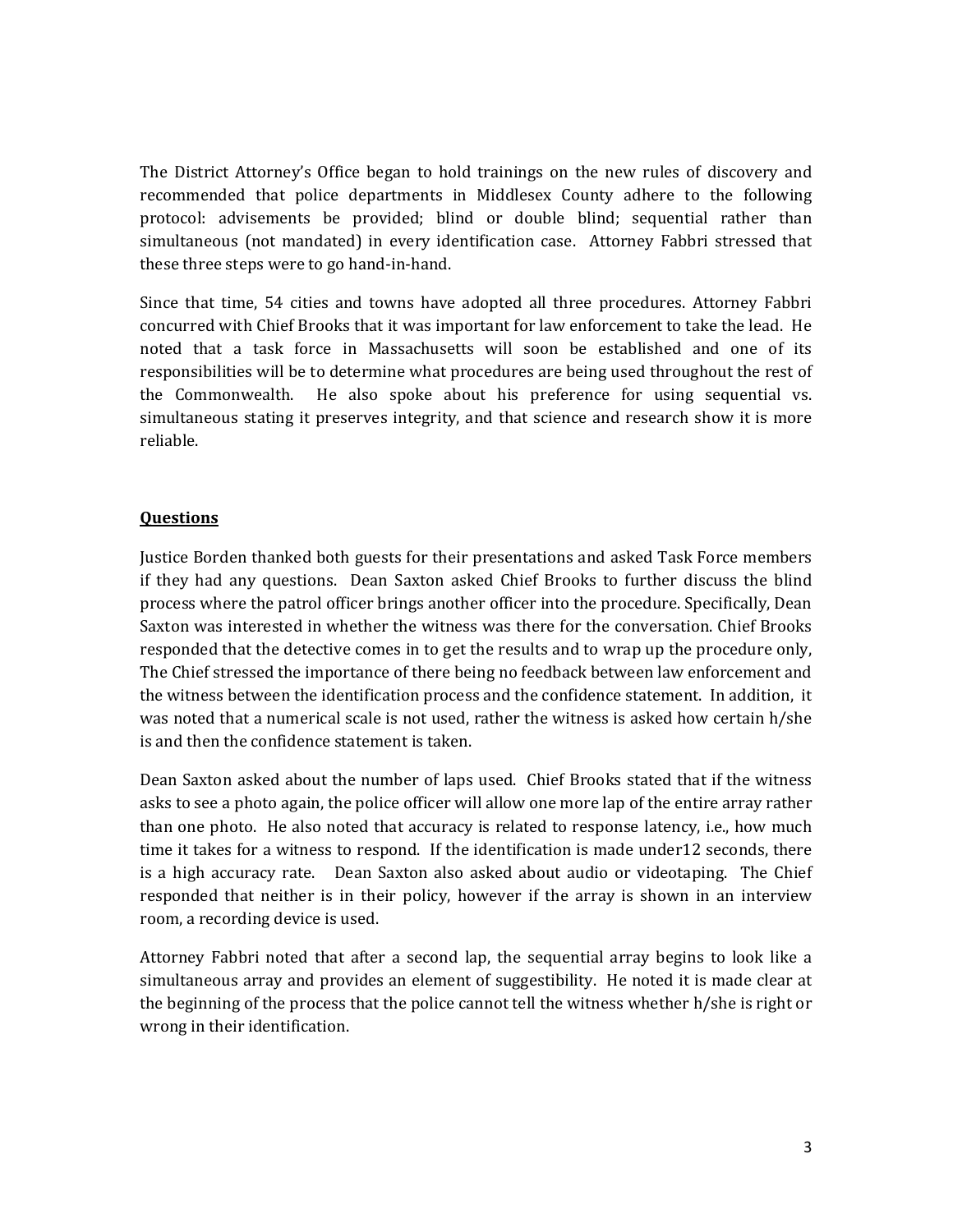Attorney Goodrow noted that the AJS study examined decision-making timeframes as it relates to response latency and the importance of recognition memory rather than thought processing in the identification. She also noted that in the second lap there is reshuffling, which helps to insure a cleaner identification.

Attorney Fabbri stated that although district attorneys on the county level have the authority to control homicide investigations completely only, his office felt they had the obligation to train police on other cases as well. Anecdotally, police departments are doing advisements and blind/double blind and there may be some mixed responses to sequential

Dr. Cameron asked Chief Brooks what has to be provided to courts regarding the discovery rule - what was said to the witness, instructions and also whether other departments are beginning to record the eyewitness identification process. He noted Rule 14 which states that the prosecution must turn over to the defense the instrument forms (signed by the witness and the officer) which then goes into the discovery file. The Chief stated that most police departments have forms similar to the ones that his county uses, either laminated cards where the Miranda rights are on the back and show‐ups on the front or notebooks for each police officer with information contained within. The key is to find something that officers will carry with them on the street. He also noted that, regardless of the size of a police department, there is always a way to show an array without influencing the witness. Chief Brooks stated that the double blind process can be easily done.

Dr. Cameron asked about the Dallas, TX approach where there is a video recording of all identifications, even if it is a sequential array, in order to make sure the officer does not accidentally suggest a particular person in the line‐up. Chief Brooks replied that it was the next logical step. The research on micro-expressions indicates that people will get an impression of what another thinks with very little expressiveness underscoring the importance of the array being conducted in such a way that the police officer does not know the identification of the suspect.

Attorney Steele asked whether the suspect is always in the middle of the pack. Chief Brooks responded that the police officer knows it is a random array.

Chief Lovello asked if there have been any plausible explanations from any police departments regarding the use of blind vs. double blind. Attorney Fabbri stressed wanting to make it as easy as possible for police departments to employ the blind or double blind approach and that training has reduced concerns.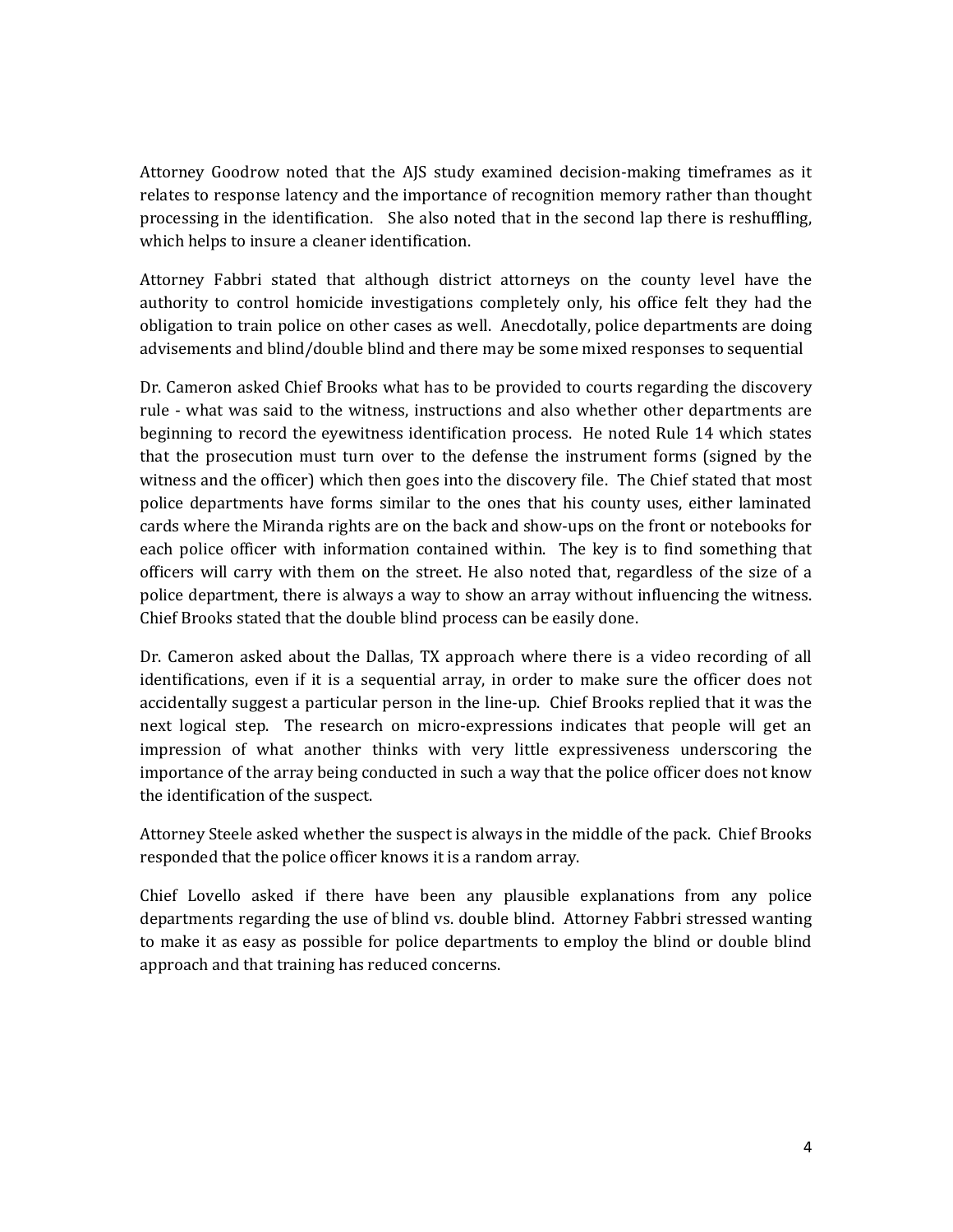Representative Hetherington asked what the eyewitness is told about a second view. Police Brooks stated that the police officer lets the witness know that the array can be showed one more time. Attorney Fabbri noted that in those circumstances when a second officer cannot make it, the first officer will show the array as best as h/she can.

Attorney Farr asked about the show-up policy and when they are allowed. Chief Brooks stated show‐ups are allowed within two hours and that case law in Massachusetts is very strong on this point. Attorney Farr asked when Chief Brooks' department uses an array, for example if the suspect knows who committed the crime. Chief Brooks noted that that the array is used primarily for stranger identifications.

Attorney Farr also asked about showing victims the mug book. Chief Brooks stated that it is never done in his department and that showing a victim 400 random persons does more harm than good. However, he felt it did have value if there are a specific set of photos (for example, gang members) where an identified population is the focus of the investigation. He also noted that there is the risk of unconscious transference, where the person may make an identification because h/she had seen the photo previously ‐ even though it is not the offender. Chief Brooks cited the Santiago case where the victim was shown a mug book and then a photo array. The victim incorrectly selected the person in the photo array due to the previous sighting in the mug book. Chief Brooks also noted that that in photo arrays, fillers should not look like the suspect, but rather look like the description made by the witness.

Attorney Farr asked whether juries are told specifics about the arrays. Attorney Fabbri stated that presently there are not standard instructions, but that the new commission will be examining this area. Attorney Farr asked whether the best methods currently available can potentially create a false sense of security. Attorney Fabbri stated that the chances are minimized, but there is still the possibility of an error.

Chief State's Attorney Kane asked whether the 2005 policy changes were gradually implemented or rolled out at once. Chief Brooks responded that the policy was rolled out. The Chief also mentioned that updates to the policy in 2010 were made that focus on cautions in using composites.

Attorney Kane asked about how the training and implementation worked out. Chief Brooks stated that, while there were many "progressive thinking" detectives in the trainings, he did find that some officers were initially skeptical. Attorney Kane asked about specific features contained in their policy. Chief Brooks responded that the issue of a second lap was one of the features. Chief Brooks stressed the importance of training, it being an interactive process, and the need for regular updates, He stated some policies are mandated and some suggested. Chief Brooks noted that the second lap was an example of a mandate. Attorney Kane asked about shuffling photos. Chief Brooks stated it was not a mandate, just a sound idea and that the key question is always "will this policy help or hurt?".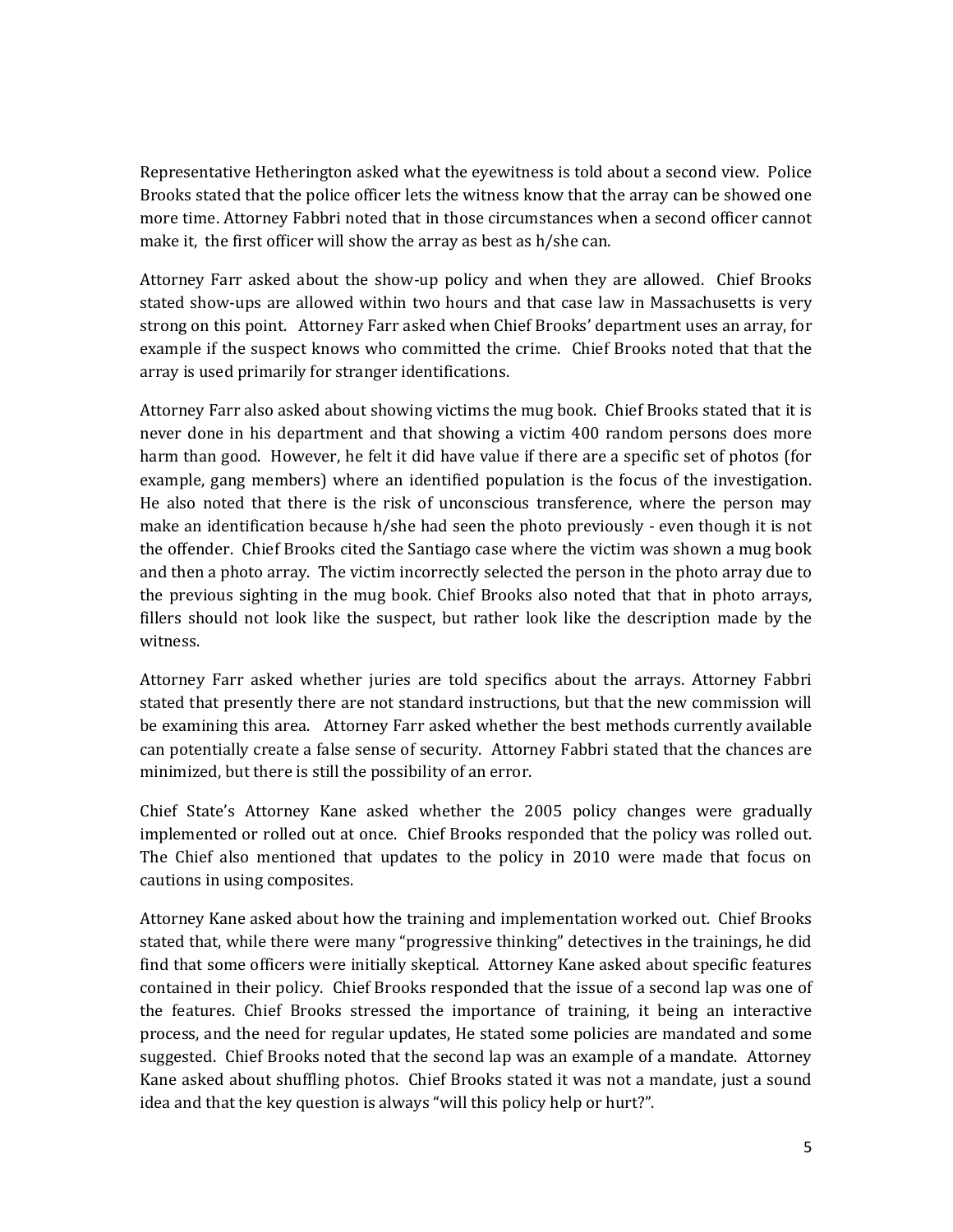Attorney Kane asked Attorney Fabbri about the impact of using a second lap in court. Attorney Fabbri stated that there have been no challenges to‐date. He also did not think the issue of relative judgment would be raised as long as the police did not go beyond a second lap. Attorney Kane asked about whether either the blind or double blind process could work in order to offer more flexibility to police departments. Attorney Fabbri suggested language stating "a process which insures that the person presenting the array does not know who the suspect is in any way" makes the intent clear whether a blind or double blind process is used.

Attorney Kane also asked about showing a single photograph rather than an array. Chief Brooks stated that showing a single photograph was dangerous. Attorney Kane asked about the show up time limit and Chief Brooks stated that the 2 hour policy in Massachusetts is what is accepted as a reasonable amount of time.

Attorney DelPrete Sullivan asked whether there was any pushback from witnesses for extra laps. Chief Brooks said no and also stated that when the shuffle occurs the second time around the suspect could end up in a different order in the pile.

Attorney DelPrete Sullivan also asked about making a note of anything said by the witness during the procedure. Attorney Fabbri stated that in the forms developed by his office there is a section to record the order of the photos, what was said (noting audio or video) and a place for the witness and officer to sign if they agree that the information on the form is correct. The importance of describing the instructions in the beginning of the process was stressed.

Dean Saxton asked about simultaneous vs. sequential and whether it would be appropriate to explain the problem of relative judgment to the witness in the beginning of the process, in order to make the witness more self-aware. Attorney Fabbri replied that the issue of relative judgment may not be directly stated, but that the witness is told in other ways. Chief Brooks agreed, stating that statements by the police, such as "the person may or may not be in the photos you are about to see…".

Dr. Cameron asked whether sequential works when there are multiple perpetrators and, if so, how. Chief Brooks stated that that there area 5 fillers for every subject. He noted that it is not so much how many suspects are in the array rather how many offenders the police are trying to identify. The Chief noted that a department could also have a separate array for each offender.

Dr. Cameron, stated that there have been cases where expert testimony about the reliability standard have been called into question and asked about the impact of this in Massachusetts. Attorney Fabbri stated that the present law leaves it to the judge's discretion as to whether to allow experts in this area. At present Attorney Fabbri does not see judges allowing it, but did not know whether that will change once the new commission begins its work. He stated that one of the tasks for the new commission will be to come up with jury instructions.